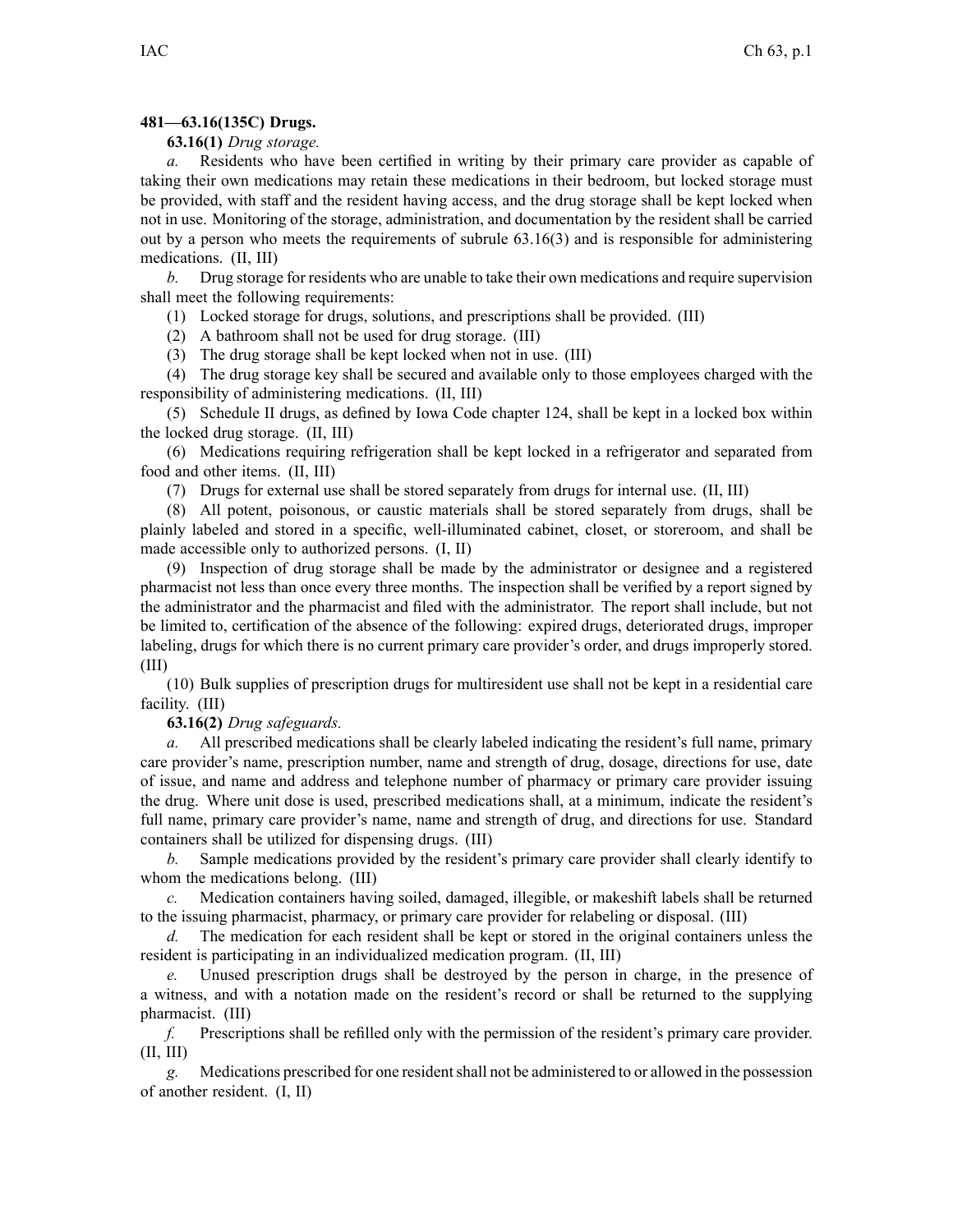*h.* Instructions shall be requested from the Iowa board of pharmacy concerning disposal of unused Schedule II drugs prescribed for <sup>a</sup> resident who has died or for whom the Schedule II drug was discontinued. (III)

*i.* Discontinued medications shall be destroyed within a specified time by a responsible person, in the presence of <sup>a</sup> witness, and with <sup>a</sup> notation made to that effect or shall be returned to the pharmacist for destruction. Drugs listed under the Schedule II drugs shall be destroyed in accordance with the requirements established by the Iowa board of pharmacy. (II, III)

*j.* All medication orders which do not specifically indicate the number of doses to be administered or the length of time the drug is to be administered shall be stopped automatically after <sup>a</sup> given time period. The automatic-stop order may vary for different types of drugs. The resident's primary care provider, in conjunction with the pharmacist, shall institute these policies and provide procedures for review and endorsement. (II, III)

*k.* No resident shall be allowed to possess any medications unless the primary care provider has certified in writing on the resident's medical record that the resident is mentally and physically capable of doing so. (II)

*l.* No medications or prescription drugs shall be administered to a resident without a written order signed by the primary care provider. (II)

*m.* The facility shall establish <sup>a</sup> policy to govern the distribution of prescribed medications to residents who are on leave from the facility. (II, III)

(1) Medications may be issued to residents who will be on leave from <sup>a</sup> facility for less than 24 hours. Only those medications needed for the time period that the resident will be on leave from the facility may be issued. Non-child-resistant containers may be used. Instructions shall be provided and include the date, the resident's name, the name of the facility, and the name of the medication, itsstrength, dose and time of administration. (II, III)

(2) Medication for residents on leave from <sup>a</sup> facility for longer than 24 hours shall be obtained in accordance with requirements established by the Iowa board of pharmacy. (II, III)

(3) Medication for residents on leave from <sup>a</sup> facility may be issued only by facility personnel responsible for administering medication. (II, III)

**63.16(3)** *Drug administration—authorized personnel.*

*a.* A properly trained person shall be charged with the responsibility of administering medications as ordered by <sup>a</sup> primary care provider. (II, III)

*b.* The person shall have knowledge of the purpose of the drugs and their dangers and contraindications. (II, III)

*c.* The person shall be <sup>a</sup> licensed nurse or primary care provider or an individual who has completed the state-approved training course in medication administration, including <sup>a</sup> medication manager or certified medication aide. (II, III)

*d.* Prior to taking <sup>a</sup> department-approved medication aide course, the person shall:

(1) Successfully complete an approved residential aide course, nurse aide course, nurse aide training and testing program or nurse aide competency examination; (III)

(2) Have <sup>a</sup> letter of recommendation for admission to the medication aide course from the employing facility. (III)

*e.* A person who is <sup>a</sup> nursing student or <sup>a</sup> graduate nurse may take the medication aide challenge examination in place of taking <sup>a</sup> course. The person shall do all of the following before taking the challenge examination:

(1) Complete <sup>a</sup> clinical or nursing theory course within six months before taking the challenge examination; (III)

(2) Successfully complete <sup>a</sup> nursing program pharmacology course within one year before taking the challenge examination; (III)

(3) Provide to the community college <sup>a</sup> written statement from the nursing program's pharmacology or clinical instructor indicating that the person is competent in medication administration. (III)

*f.* A person who has written documentation of certification as <sup>a</sup> medication aide in another state may become <sup>a</sup> medication aide in Iowa by successfully completing <sup>a</sup> department-approved nurse aide